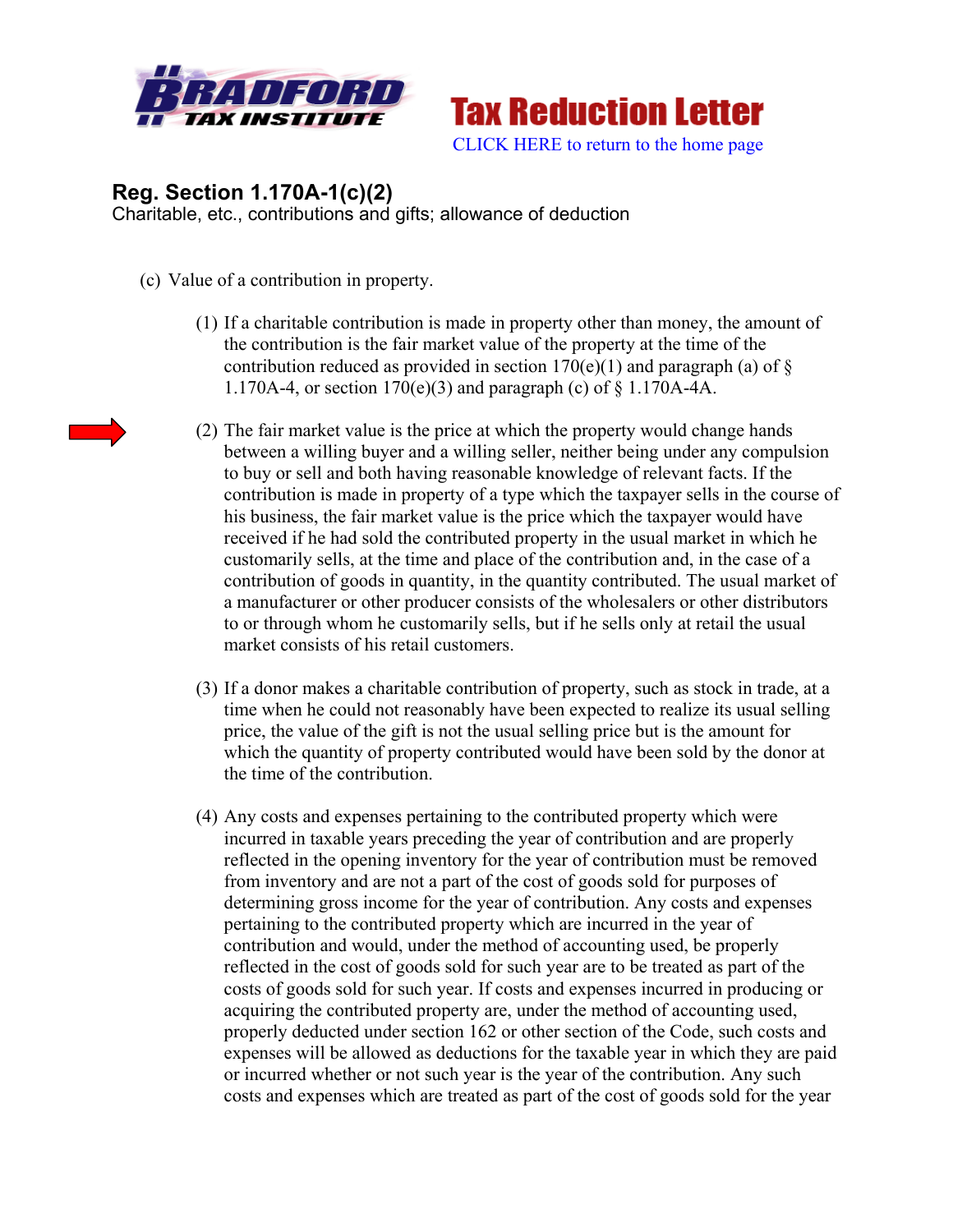of contribution, and any such costs and expenses which are properly deducted under section 162 or other section of the Code, are not to be treated under any section of the Code as resulting in any basis for the contributed property. Thus, for example, the contributed property has no basis for purposes of determining under section  $170(e)(1)(A)$  and paragraph (a) of § 1.170A-4 the amount of gain which would have been recognized if such property had been sold by the donor at its fair market value at the time of its contribution. The amount of any charitable contribution for the taxable year is not to be reduced by the amount of any costs or expenses pertaining to the contributed property which was properly deducted under section 162 or other section of the Code for any taxable year preceding the year of the contribution. This subparagraph applies only to property which was held by the taxpayer for sale in the course of a trade or business. The application of this subparagraph may be illustrated by the following examples:

Example 1. In 1970, A, an individual using the calendar year as the taxable year and the accrual method of accounting, contributed to a church property from inventory having a fair market value of \$ 600. The closing inventory at the end of 1969 properly included \$ 400 of costs attributable to the acquisition of such property, and in 1969 A properly deducted under section 162 \$50 of administrative and other expenses attributable to such property. Under section 170(e) (1)(A) and paragraph (a) of  $\S$  1.170A-4, the amount of the charitable contribution allowed for 1970 is \$400 (\$600 - [\$600 - \$400]). Pursuant to this subparagraph, the cost of goods sold to be used in determining gross income for 1970 may not include the \$ 400 which was included in opening inventory for that year.

Example 2. The facts are the same as in example (1) except that the contributed property was acquired in 1970 at a cost of \$ 400. The \$ 400 cost of the property is included in determining the cost of goods sold for 1970, and \$ 50 is allowed as a deduction for that year under section 162. A is not allowed any deduction under section 170 for the contributed property, since under section  $170(e)(1)(A)$  and paragraph (a) of § 1.170A-4 the amount of the charitable contribution is reduced to zero (\$600 - [\$600 - \$0]).

Example 3. In 1970, B, an individual using the calendar year as the taxable year and the accrual method of accounting, contributed to a church property from inventory having a fair market value of  $\frac{1}{2}$  600. Under  $\frac{1}{2}$  1.471-3(c), the closing inventory at the end of 1969 properly included \$ 450 costs attributable to the production of such property, including \$ 50 of administrative and other indirect expenses which, under his method of accounting, was properly added to inventory rather than deducted as a business expense. Under section  $170(e)(1)(A)$  and paragraph (a) of  $\S 1.170A-4$ , the amount of the charitable contribution allowed for 1970 is \$450 (\$600 - [\$600 - \$450]). Pursuant to this subparagraph, the cost of goods sold to be used in determining gross income for 1970 may not include the \$ 450 which was included in opening inventory for that year.

Example 4. The facts are the same as in example (3) except that the contributed property was produced in 1970 at a cost of \$ 450, including \$ 50 of administrative and other indirect expenses. The \$ 450 cost of the property is included in